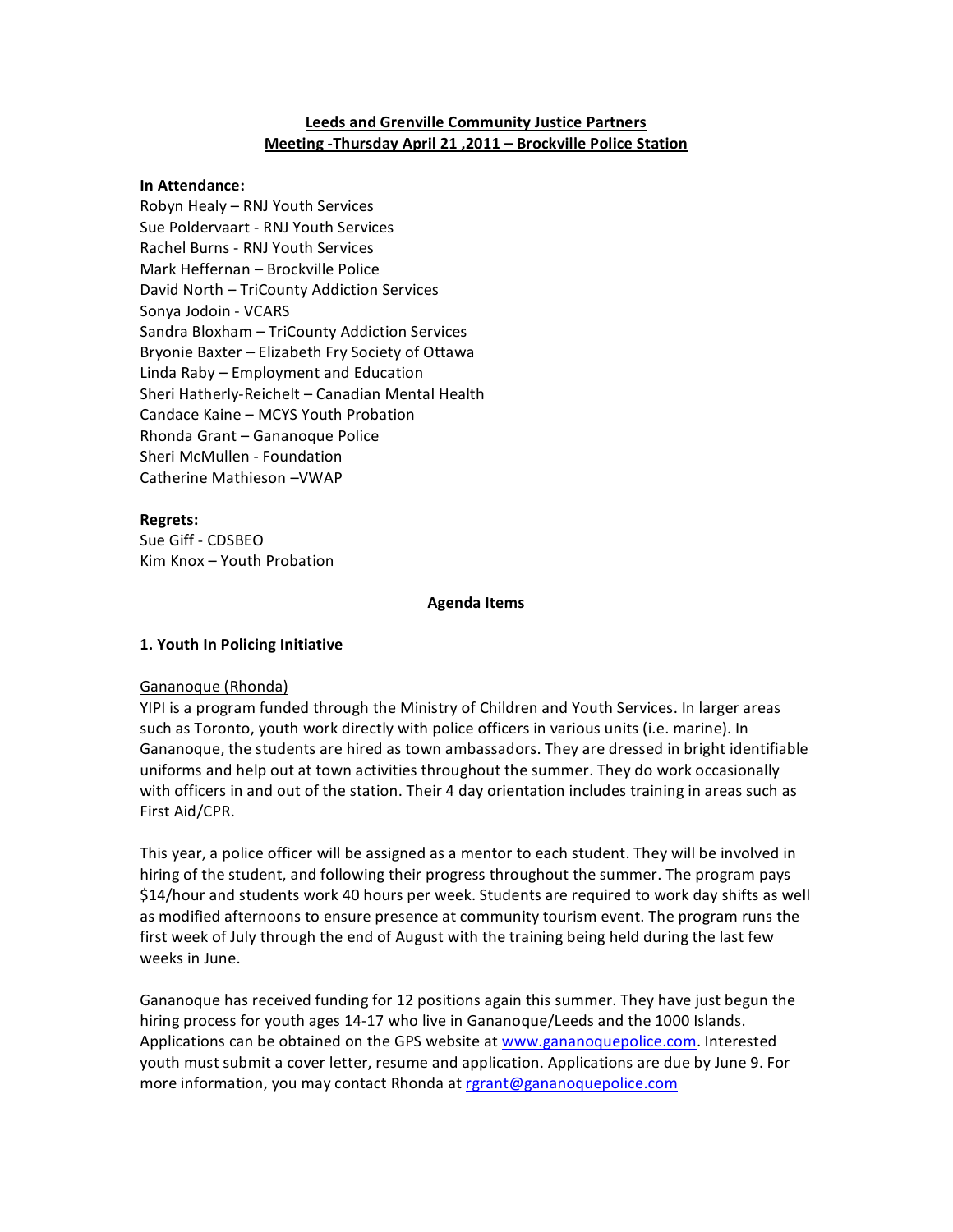## Brockville (Mark)

Brockville Police will be hiring 3 students (2 new ones and 1 returning from last year). The returning student will be acting as a supervisor for this summer. The hiring will be done primarily through word of mouth through guidance counselors, principals, teachers, etc. who may know of students that would be appropriate for the job. Mark is hopeful that by mid-May, interviews will be underway.

## **2. Threat Assessment Update (Mark)**

All of the Level 1 training that Kevin Cameron is needed for has been completed. Train the Trainer sessions are happening in June for 12 people  $-4$  from each school and 4 from the community. This will allow us to train other community members without having to book Kevin.

People are using the program regularly, and we are getting a great deal of feedback which will help to iron out details for the protocol. The next level 2 trainings with Kevin aren't being held until October, with the signing ceremony for the Protocol being held October 17.

The protocol is in the draft stages right now and it has been introduced in each community. The goal is to work with the draft version for the next few months, iron out issues based on feedback, and have the signing ceremony with the final version.

The DVD should be done by the end of May for final revisions and will be out by June. The DVD was created for people who need to be aware of the Threat Assessment process, but who do not necessarily need the training.

### **3. Youth Justice Committee Program Update**

This group serves as Monica's steering committee for the Youth Justice Committee. As such, regular updates are required so that this group is aware of the current status of the YJC.

There were rumors going around before the end of March that funding was being cut for Youth Justice Committees around the province. Monica was able to contact the Ministry of the Attorney General and was informed that although the program as a whole is not being cut, funding would possibly be reduced.

New funding application was received March 31 indicating that we could apply for the full amount of funding again for this year. New application has been submitted and we are hopeful that we will again be receiving full funding. We should know within a few weeks.

### **4.%Rebound**

Rebound is an MCYS funded program run by RNJ Youth Services. This program is not limited to young people who are referred by the police. Rebound referrals can come from parents, schools, mental health, etc. This program is an 8 session life skills group based on a program started in Sarnia-Lambton. RNJ has been offering this program since 2005. Youth come to the office during the evening for 3 hours once/week. Volunteers act as table coaches for small discussions. Guest speakers attend, and the group participates in team building activities, movies. Etc. Each week has a different focus/topic. The last session includes a graduation ceremony and pizza party.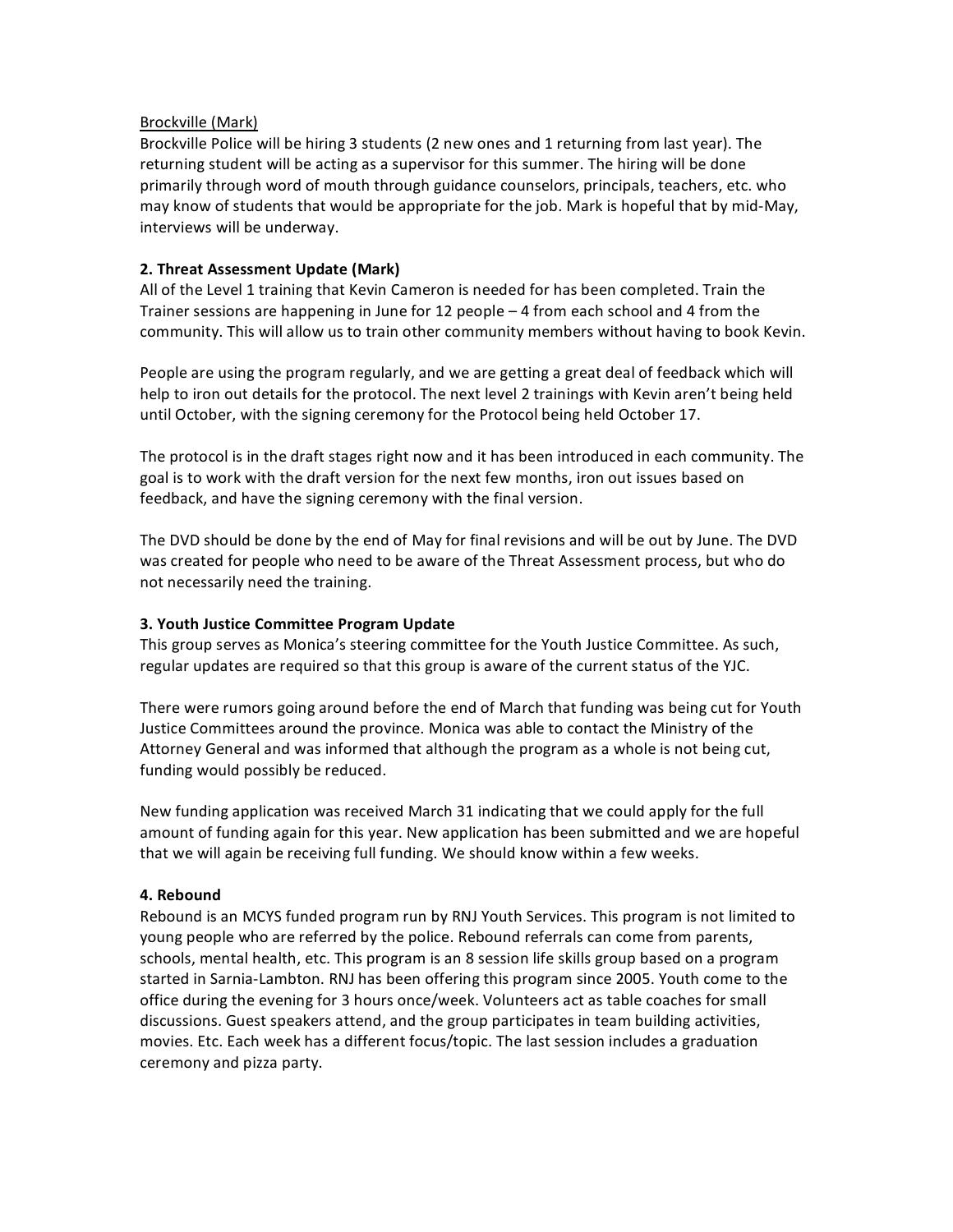The program usually runs 4 times/year in Brockville and Smiths Falls, however a program is being run right now for the first time in Kemptville. In order to run a group, approximately 10 young people are required.

A session is starting in Brockville next Wednesday. This group is younger (ages 12-14). There is no fee for participating. Approximately 4 spots remain in this group – if you know of a youth who may be interested in participating, please contact RNJ at 613-284-8304.

Table coaches for Rebound need to be at least 21 years of age and generally are college students in related programs (i.e Child & Youth Work, Police Foundations, etc.). There is a training process to complete prior to participating. Interested volunteers should contact RNJ.

# **5. Survey Results**

We talked a little bit at our last meeting about this group and whether or not we continue to meet community needs.

We have sent out a survey twice now to the group seeking input regarding current meeting format, goals, etc. So far, only 11 people have responded. If you have not yet done so, please take the time to fill out the survey. It is anonymous and your responses are greatly appreciated.

The results so far indicate that people do seem to enjoy these meeting. Thursday morning remain the best time for most individuals. There were more front line staff who responded than managers, which is ultimately the goal for the committee. The idea of using case examples came up in some responses  $-$  perhaps we should use confidential case studies to facilitate collaborative problem solving.

One idea that came up was to have Gail Steeds from the Ministry of Children and Youth Services present on the topic of information sharing under the Youth Criminal Justice Act.

The question was posed as to whether individuals prefer a rotating or constant location. Most people explained that a constant location is easier for the purposes of planning.

# **6. Presentation – Elizabeth Fry Society of Ottawa**

Several months ago, Marg Fancy and Sue Poldervaart attended a meeting with Bryonie Baxter from EFRY Ottawa. Bryonie expressed a strong interest in presenting to our group, and she has finally been able to join us today.

Bryonie shared information on the following programs available through EFRY for youth:

- Theft prevention
- Anger program
- Health promotion
- Reintegration and outreach
- Self esteem program (Love Yourself, Love Life)

Another program available in relation to youth is the Parenting Teen Girls program. This is available to teen girls and their parents or caregivers, and is intended to open communication and address difficulties in behaviour. Counselling is done together with both parties as well as on an individual basis.